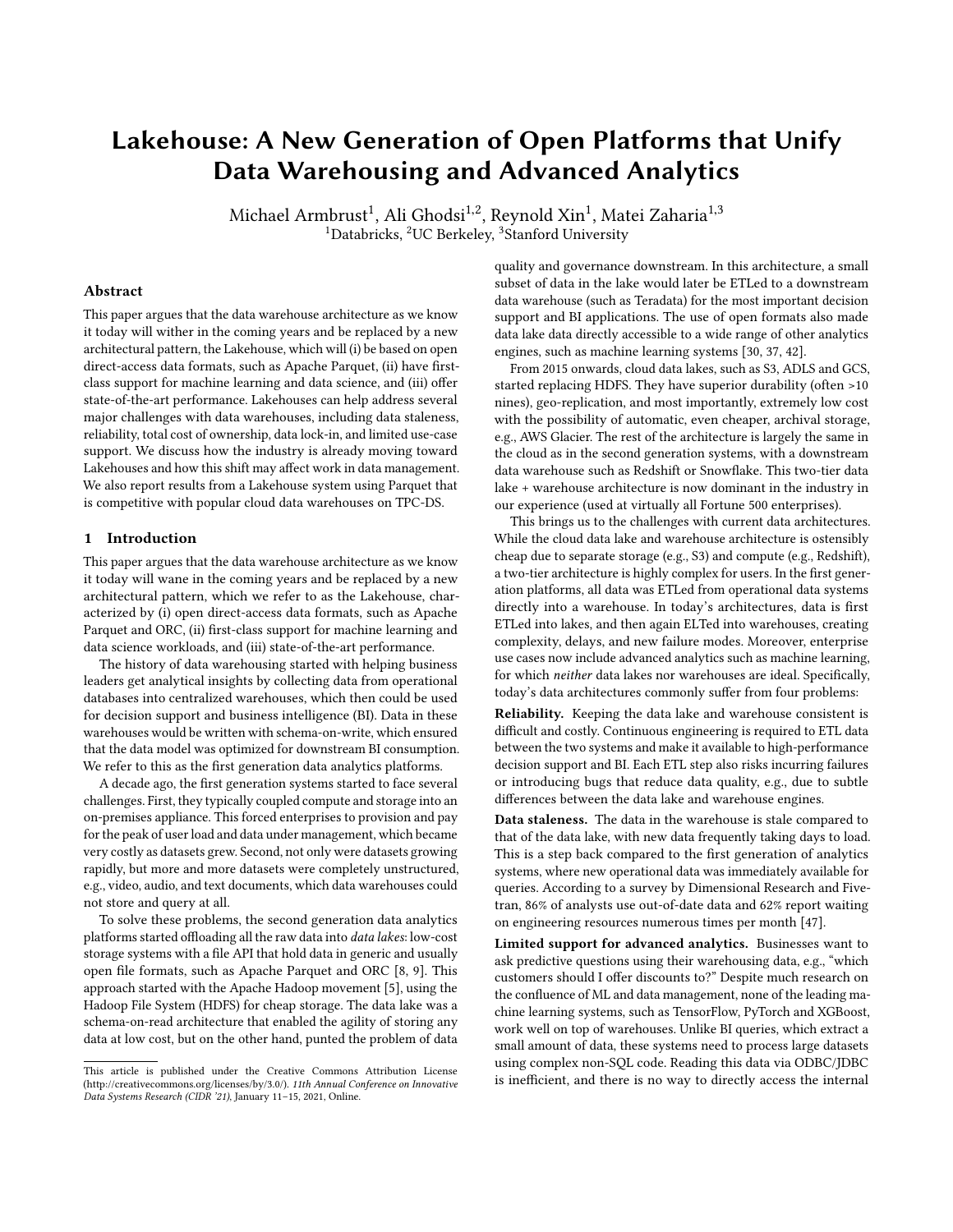CIDR '21, Jan. 2021, Online Michael Armbrust, Ali Ghodsi, Reynold Xin, and Matei Zaharia

<span id="page-1-0"></span>

Figure 1: Evolution of data platform architectures to today's two-tier model (a-b) and the new Lakehouse model (c).

warehouse proprietary formats. For these use cases, warehouse vendors recommend exporting data to files, which further increases complexity and staleness (adding a third ETL step!). Alternatively, users can run these systems against data lake data in open formats. However, they then lose rich management features from data warehouses, such as ACID transactions, data versioning and indexing.

Total cost of ownership. Apart from paying for continuous ETL, users pay double the storage cost for data copied to a warehouse, and commercial warehouses lock data into proprietary formats that increase the cost of migrating data or workloads to other systems.

A straw-man solution that has had limited adoption is to eliminate the data lake altogether and store all the data in a warehouse that has built-in separation of compute and storage. We will argue that this has limited viability, as evidenced by lack of adoption, because it still doesn't support managing video/audio/text data easily or fast direct access from ML and data science workloads.

In this paper, we discuss the following technical question: is it possible to turn data lakes based on standard open data formats, such as Parquet and ORC, into high-performance systems that can provide both the performance and management features of data warehouses and fast, direct I/O from advanced analytics workloads? We argue that this type of system design, which we refer to as a Lakehouse (Fig. [1\)](#page-1-0), is both feasible and is already showing evidence of success, in various forms, in the industry. As more business applications start relying on operational data and on advanced analytics, we believe the Lakehouse is a compelling design point that can eliminate some of the top challenges with data warehousing.

In particular, we believe that the time for the Lakehouse has come due to recent solutions that address the following key problems:

1. Reliable data management on data lakes: A Lakehouse needs to be able to store raw data, similar to today's data lakes, while simultaneously supporting ETL/ELT processes that curate this data to improve its quality for analysis. Traditionally, data lakes have managed data as "just a bunch of files" in semi-structured formats, making it hard to offer some of the key management features that simplify ETL/ELT in data warehouses, such as transactions,

rollbacks to old table versions, and zero-copy cloning. However, a recent family of systems such as Delta Lake [\[10\]](#page-6-3) and Apache Iceberg [\[7\]](#page-6-4) provide transactional views of a data lake, and enable these management features. Of course, organizations still have to do the hard work of writing ETL/ELT logic to create curated datasets with a Lakehouse, but there are fewer ETL steps overall, and analysts can also easily and performantly query the raw data tables if they wish to, much like in first-generation analytics platforms.

2. Support for machine learning and data science: ML systems' support for direct reads from data lake formats already places them in a good position to efficiently access a Lakehouse. In addition, many ML systems have adopted DataFrames as the abstraction for manipulating data, and recent systems have designed declarative DataFrame APIs [\[11\]](#page-6-5) that enable performing query optimizations for data accesses in ML workloads. These APIs enable ML workloads to directly benefit from many optimizations in Lakehouses.

3. SQL performance: Lakehouses will need to provide stateof-the-art SQL performance on top of the massive Parquet/ORC datasets that have been amassed over the last decade (or in the long term, some other standard format that is exposed for direct access to applications). In contrast, classic data warehouses accept SQL and are free to optimize everything under the hood, including proprietary storage formats. Nonetheless, we show that a variety of techniques can be used to maintain auxiliary data about Parquet/ORC datasets and to optimize data layout within these existing formats to achieve competitive performance. We present results from a SQL engine over Parquet (the Databricks Delta Engine [\[19\]](#page-7-4)) that outperforms leading cloud data warehouses on TPC-DS.

In the rest of the paper, we detail the motivation, potential technical designs, and research implications of Lakehouse platforms.

## 2 Motivation: Data Warehousing Challenges

Data warehouses are critical for many business processes, but they still regularly frustrate users with incorrect data, staleness, and high costs. We argue that at least part of each of these challenges is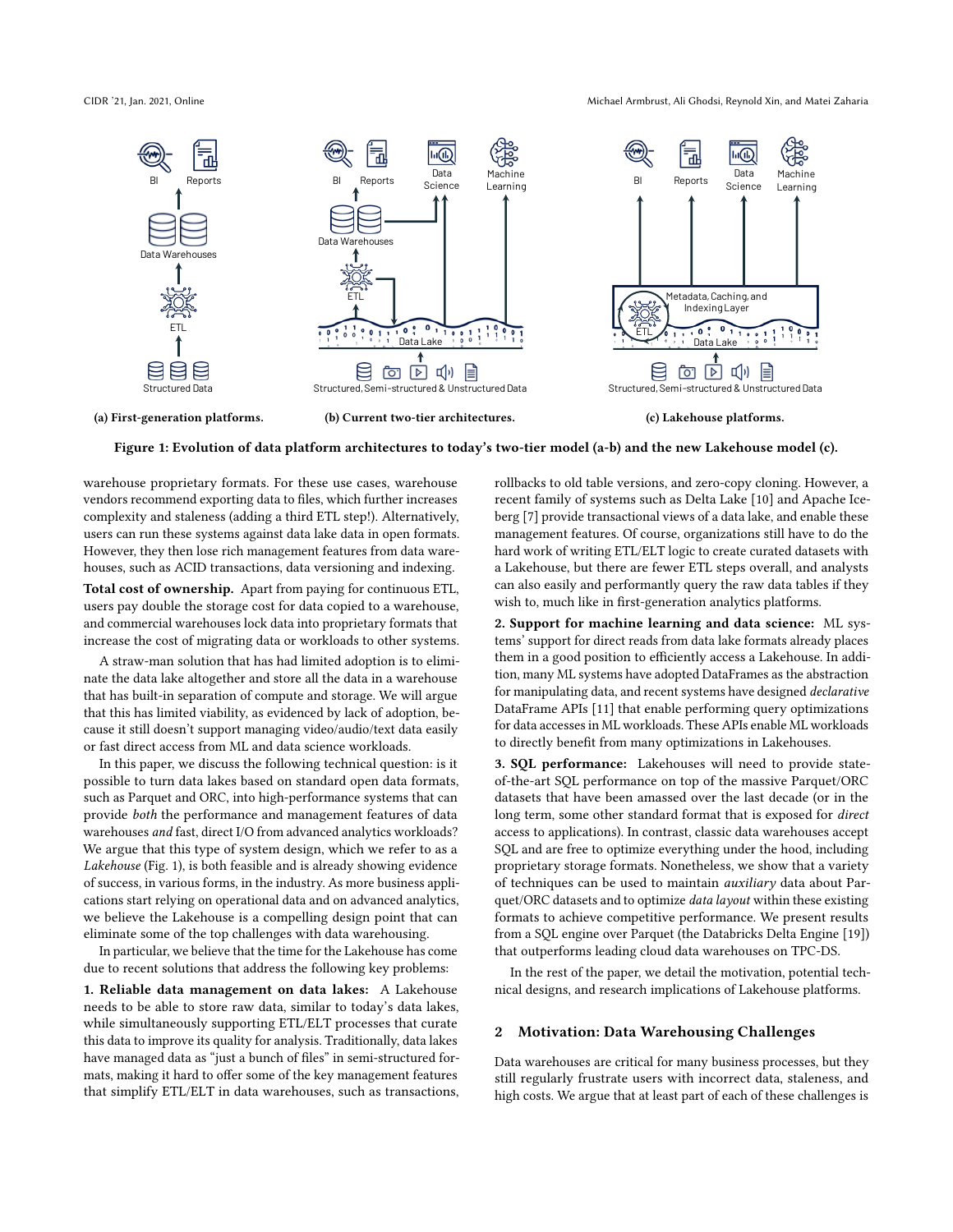"accidental complexity" [\[18\]](#page-7-5) from the way enterprise data platforms are designed, which could be eliminated with a Lakehouse.

First, the top problem reported by enterprise data users today is usually data quality and reliability [\[47,](#page-7-3) [48\]](#page-7-6). Implementing correct data pipelines is intrinsically difficult, but today's two-tier data architectures with a separate lake and warehouse add extra complexity that exacerbates this problem. For example, the data lake and warehouse systems might have different semantics in their supported data types, SQL dialects, etc; data may be stored with different schemas in the lake and the warehouse (e.g., denormalized in one); and the increased number of ETL/ELT jobs, spanning multiple systems, increases the probability of failures and bugs.

Second, more and more business applications require up-to-date data, but today's architectures increase data staleness by having a separate staging area for incoming data before the warehouse and using periodic ETL/ELT jobs to load it. Theoretically, organizations could implement more streaming pipelines to update the data warehouse faster, but these are still harder to operate than batch jobs. In contrast, in the first-generation platforms, warehouse users had immediate access to raw data loaded from operational systems in the same environment as derived datasets. Business applications such as customer support systems and recommendation engines are simply ineffective with stale data, and even human analysts querying warehouses report stale data as a major problem [\[47\]](#page-7-3).

Third, a large fraction of data is now unstructured in many industries [\[22\]](#page-7-7) as organizations collect images, sensor data, documents, etc. Organizations need easy-to-use systems to manage this data, but SQL data warehouses and their API do not easily support it.

Finally, most organizations are now deploying machine learning and data science applications, but these are not well served by data warehouses and lakes. As discussed before, these applications need to process large amounts of data with non-SQL code, so they cannot run efficiently over ODBC/JDBC. As advanced analytics systems continue to develop, we believe that giving them direct access to data in an open format will be the most effective way to support them. In addition, ML and data science applications suffer from the same data management problems that classical applications do, such as data quality, consistency, and isolation [\[17,](#page-7-8) [27,](#page-7-9) [31\]](#page-7-10), so there is immense value in bringing DBMS features to their data.

Existing steps towards Lakehouses. Several current industry trends give further evidence that customers are unsatisfied with the two-tier lake + warehouse model. First, in recent years, virtually all the major data warehouses have added support for external tables in Parquet and ORC format [\[12,](#page-7-11) [14,](#page-7-12) [43,](#page-7-13) [46\]](#page-7-14). This allows warehouse users to also query the data lake from the same SQL engine, but it does not make data lake tables easier to manage and it does not remove the ETL complexity, staleness, and advanced analytics challenges for data in the warehouse. In practice, these connectors also often perform poorly because the SQL engine is mostly optimized for its internal data format. Second, there is also broad investment in SQL engines that run directly against data lake storage, such as Spark SQL, Presto, Hive, and AWS Athena [\[3,](#page-6-6) [11,](#page-6-5) [45,](#page-7-15) [50\]](#page-7-16). However, these engines alone cannot solve all the problems with data lakes and replace warehouses: data lakes still lack basic management features such as ACID transactions and efficient access methods such as indexes to match data warehouse performance.

## 3 The Lakehouse Architecture

We define a Lakehouse as a data management system based on lowcost and directly-accessible storage that also provides traditional analytical DBMS management and performance features such as ACID transactions, data versioning, auditing, indexing, caching, and query optimization. Lakehouses thus combine the key benefits of data lakes and data warehouses: low-cost storage in an open format accessible by a variety of systems from the former, and powerful management and optimization features from the latter. The key question is whether one can combine these benefits in an effective way: in particular, Lakehouses' support for direct access means that they give up some aspects of data independence, which has been a cornerstone of relational DBMS design.

We note that Lakehouses are an especially good fit for cloud environments with separate compute and storage: different computing applications can run on-demand on completely separate computing nodes (e.g., a GPU cluster for ML) while directly accessing the same storage data. However, one could also implement a Lakehouse over an on-premise storage system such as HDFS.

In this section, we sketch one possible design for Lakehouse systems, based on three recent technical ideas that have appeared in various forms throughout the industry. We have been building towards a Lakehouse platform based on this design at Databricks through the Delta Lake, Delta Engine and Databricks ML Runtime projects [\[10,](#page-6-3) [19,](#page-7-4) [38\]](#page-7-17). Other designs may also be viable, however, as are other concrete technical choices in our high-level design (e.g., our stack at Databricks currently builds on the Parquet storage format, but it is possible to design a better format). We discuss several alternatives and future directions for research.

### 3.1 Implementing a Lakehouse System

The first key idea we propose for implementing a Lakehouse is to have the system store data in a low-cost object store (e.g., Amazon S3) using a standard file format such as Apache Parquet, but implement a transactional metadata layer on top of the object store that defines which objects are part of a table version. This allows the system to implement management features such as ACID transactions or versioning within the metadata layer, while keeping the bulk of the data in the low-cost object store and allowing clients to directly read objects from this store using a standard file format in most cases. Several recent systems, including Delta Lake [\[10\]](#page-6-3) and Apache Iceberg [\[7\]](#page-6-4) have successfully added management features to data lakes in this fashion; for example, Delta Lake is now used in about half of Databricks' workload, by thousands of customers.

Although a metadata layer adds management capabilities, it is not sufficient to achieve good SQL performance. Data warehouses use several techniques to get state-of-the-art performance, such as storing hot data on fast devices such as SSDs, maintaining statistics, building efficient access methods such as indexes, and co-optimizing the data format and compute engine. In a Lakehouse based on existing storage formats, it is not possible to change the format, but we show that it is possible to implement other optimizations that leave the data files unchanged, including caching, auxiliary data structures such as indexes and statistics, and data layout optimizations.

Finally, Lakehouses can both speed up advanced analytics workloads and give them better data management features thanks to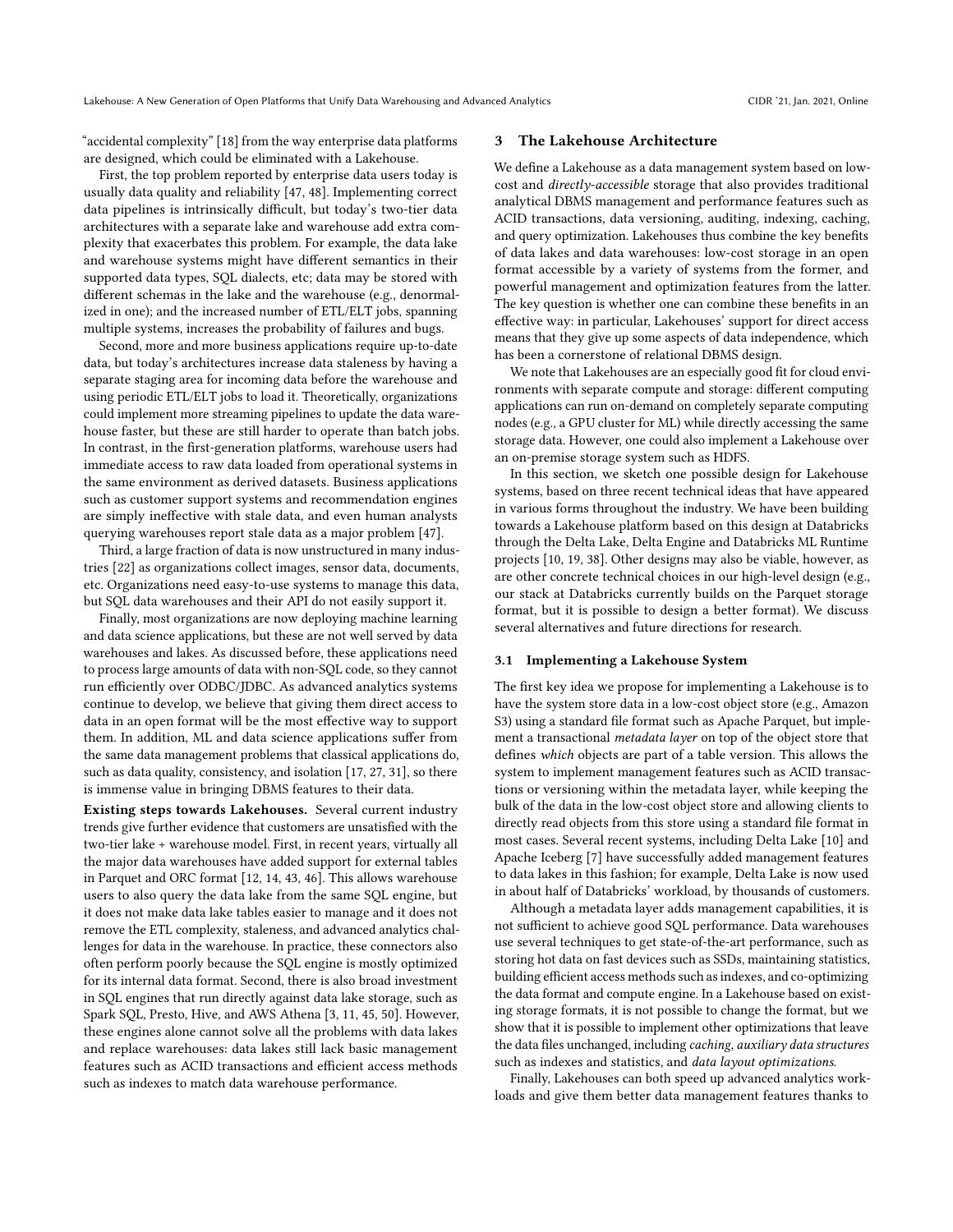<span id="page-3-0"></span>

Figure 2: Example Lakehouse system design, with key components shown in green. The system centers around a metadata layer such as Delta Lake that adds transactions, versioning, and auxiliary data structures over files in an open format, and can be queried with diverse APIs and engines.

the development of declarative DataFrame APIs [\[11,](#page-6-5) [37\]](#page-7-1). Many ML libraries, such as TensorFlow and Spark MLlib, can already read data lake file formats such as Parquet [\[30,](#page-7-0) [37,](#page-7-1) [42\]](#page-7-2). Thus, the simplest way to integrate them with a Lakehouse would be to query the metadata layer to figure out which Parquet files are currently part of a table, and simply pass those to the ML library. However, most of these systems support a DataFrame API for data preparation that creates more optimization opportunities. DataFrames were popularized by R and Pandas [\[40\]](#page-7-18) and simply give users a table abstraction with various transformation operators, most of which map to relational algebra. Systems such as Spark SQL have made this API declarative by lazily evaluating the transformations and passing the resulting operator plan to an optimizer [\[11\]](#page-6-5). These APIs can thus leverage the new optimization features in a Lakehouse, such as caches and auxiliary data, to further accelerate ML.

Figure [2](#page-3-0) shows how these ideas fit together into a Lakehouse system design. In the next three sections, we expand on these technical ideas in more detail and discuss related research questions.

#### <span id="page-3-2"></span>3.2 Metadata Layers for Data Management

The first component that we believe will enable Lakehouses is metadata layers over data lake storage that can raise its abstraction level to implement ACID transactions and other management features. Data lake storage systems such as S3 or HDFS only provide a low-level object store or filesystem interface where even simple operations, such as updating a table that spans multiple files, are not atomic. Organizations soon began designing richer data management layers over these systems, starting with Apache Hive ACID [\[33\]](#page-7-19), which tracks which data files are part of a Hive table at a given table version using an OLTP DBMS and allows operations to update this set transactionally. In recent years, new systems have provided even more capabilities and improved scalability. In

2016, Databricks began developing Delta Lake [\[10\]](#page-6-3), which stores the information about which objects are part of a table in the data lake itself as a transaction log in Parquet format, enabling it to scale to billions of objects per table. Apache Iceberg [\[7\]](#page-6-4), which started at Netflix, uses a similar design and supports both Parquet and ORC storage. Apache Hudi [\[6\]](#page-6-7), which started at Uber, is another system in this area focused on simplifying streaming ingest into data lakes, although it does not support concurrent writers.

Experience with these systems has shown that they generally provide similar or better performance to raw Parquet/ORC data lakes, while adding highly useful management features such as transactions, zero-copy coning and time travel to past versions of a table [\[10\]](#page-6-3). In addition, they are easy to adopt for organizations that already have a data lake: for example, Delta Lake can convert an existing directory of Parquet files into a Delta Lake table with zero copies just by adding a transaction log that starts with an entry that references all the existing files. As a result, organizations are rapidly adopting these metadata layers: for example, Delta Lake grew to cover half the compute-hours on Databricks in three years.

In addition, metadata layers are a natural place to implement data quality enforcement features. For example, Delta Lake implements schema enforcement to ensure that the data uploaded to a table matches its schema, and constraints API [\[24\]](#page-7-20) that allows table owners to set constraints on the ingested data (e.g., country can only be one of a list of values). Delta's client libraries will automatically reject records that violate these expectations or quarantine them in a special location. Customers have found these simple features very useful to improve the quality of data lake based pipelines.

Finally, metadata layers are a natural place to implement governance features such as access control and audit logging. For example, a metadata layer can check whether a client is allowed to access a table before granting it credentials to read the raw data in the table from a cloud object store, and can reliably log all accesses.

Future Directions and Alternative Designs. Because metadata layers for data lakes are a fairly new development, there are many open questions and alternative designs. For example, we designed Delta Lake to store its transaction log in the same object store that it runs over (e.g., S3) in order to simplify management (removing the need to run a separate storage system) and offer high availability and high read bandwidth to the log (the same as the object store). However, this limits the rate of transactions/second it can support due to object stores' high latency. A design using a faster storage system for the metadata may be preferable in some cases. Likewise, Delta Lake, Iceberg and Hudi only support transactions on one table at a time, but it should be possible to extend them to support cross-table transactions. Optimizing the format of transaction logs and the size of objects managed are also open questions.

#### <span id="page-3-1"></span>3.3 SQL Performance in a Lakehouse

Perhaps the largest technical question with the Lakehouse approach is how to provide state-of-the-art SQL performance while giving up a significant portion of the data independence in a traditional DBMS design. The answer clearly depends on a number of factors, such as what hardware resources we have available (e.g., can we implement a caching layer on top of the object store) and whether we can change the data object storage format instead of using existing standards such as Parquet and ORC (new designs that improve over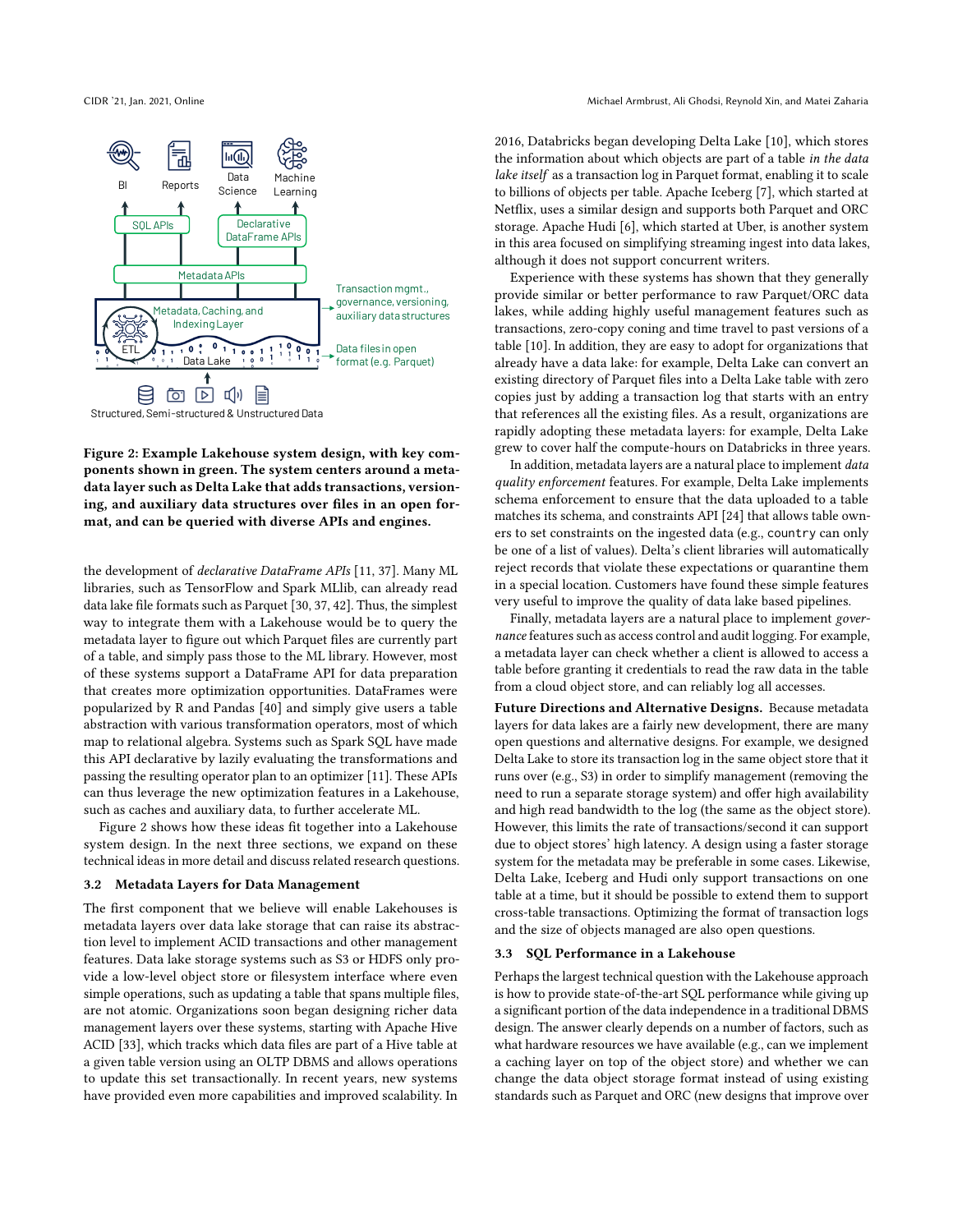<span id="page-4-0"></span>

Figure 3: TPC-DS power score (time to run all queries) and cost at scale factor 30K using Delta Engine vs. popular cloud data warehouses on AWS, Azure and Google Cloud.

these formats continue to emerge [\[15,](#page-7-21) [28\]](#page-7-22)). Regardless of the exact design, however, the core challenge is that the data storage format becomes part of the system's public API to allow fast direct access, unlike in a traditional DBMS.

We propose several techniques to implement SQL performance optimizations in a Lakehouse independent of the chosen data format, which can therefore be applied either with existing or future formats. We have also implemented these techniques within the Databricks Delta Engine [\[19\]](#page-7-4) and show that they yield competitive performance with popular cloud data warehouses, though there is plenty of room for further performance optimizations. These format-independent optimizations are:

Caching: When using a transactional metadata layer such as Delta Lake, it is safe for a Lakehouse system to cache files from the cloud object store on faster storage devices such as SSDs and RAM on the processing nodes. Running transactions can easily determine when cached files are still valid to read. Moreover, the cache can be in a transcoded format that is more efficient for the query engine to run on, matching any optimizations that would be used in a traditional "closed-world" data warehouse engine. For example, our cache at Databricks partially decompresses the Parquet data it loads.

Auxiliary data: Even though a Lakehouse needs to expose the base table storage format for direct I/O, it can maintain other data that helps optimize queries in auxiliary files that it has full control over. In Delta Lake and Delta Engine, we maintain column min-max statistics for each data file in the table within the same Parquet file used to store the transaction log, which enables data skipping optimizations when the base data is clustered by particular columns. We are also implementing a Bloom filter based index. One can imagine implementing a wide range of auxiliary data structures here, similar to proposals for indexing "raw" data [\[1,](#page-6-8) [2,](#page-6-9) [34\]](#page-7-23).

Data layout: Data layout plays a large role in access performance. Even when we fix a storage format such as Parquet, there are multiple layout decisions that can be optimized by the Lakehouse system. The most obvious is record ordering: which records are

clustered together and hence easiest to read together. In Delta Lake, we support ordering records using individual dimensions or spacefilling curves such as Z-order [\[39\]](#page-7-24) and Hilbert curves to provide locality across multiple dimensions. One can also imagine new formats that support placing columns in different orders within each data file, choosing compression strategies differently for various groups of records, or other strategies [\[28\]](#page-7-22).

These three optimizations work especially well together for the typical access patterns in analytical systems. In typical workloads, most queries tend to be concentrated against a "hot" subset of the data, which the Lakehouse can cache using the same optimized data structures as a closed-world data warehouse to provide competitive performance. For "cold" data the a cloud object store, the main determinant of performance is likely to be the amount of data read per query. In that case, the combination of data layout optimizations (which cluster co-accessed data) and auxiliary data structures such as zone maps (which let the engine rapidly figure out what ranges of the data files to read) can allow a Lakehouse system to minimize I/O the same way a closed-world proprietary data warehouse would, despite running against a standard open file format.

Performance Results. At Databricks, we combined these three Lakehouse optimizations with a new C++ execution engine for Apache Spark called Delta Engine [\[19\]](#page-7-4). To evaluate the feasibility of the Lakehouse architecture, Figure [3](#page-4-0) compares Delta Engine on TPC-DS at scale factor 30,000 with four widely used cloud data warehouses (from cloud providers as well as third-party companies that run over public clouds), using comparable clusters on AWS, Azure and Google Cloud with 960 vCPUs each and local SSD storage.<sup>[1](#page-4-1)</sup> We report the time to run all 99 queries as well as the total cost for customers in each service's pricing model (Databricks lets users choose spot and on-demand instances, so we show both). Delta Engine provides comparable or better performance than these systems at a lower price point.

Future Directions and Alternative Designs. Designing performant yet directly-accessible Lakehouse systems is a rich area for future work. One clear direction that we have not explored yet is designing new data lake storage formats that will work better in this use case, e.g., formats that provide more flexibility for the Lakehouse system to implement data layout optimizations or indexes over or are simply better suited to modern hardware. Of course, such new formats may take a while for processing engines to adopt, limiting the number of clients that can read from them, but designing a high quality directly-accessible open format for next generation workloads is an important research problem.

Even without changing the data format, there are many types of caching strategies, auxiliary data structures and data layout strategies to explore for Lakehouses [\[4,](#page-6-10) [49,](#page-7-25) [53\]](#page-7-26). Determining which ones are likely to be most effective for massive datasets in cloud object stores is an open question.

Finally, another exciting research direction is determining when and how to use serverless computing systems to answer queries [\[41\]](#page-7-27) and optimizing the storage, metadata layer, and query engine designs to minimize latency in this case.

<span id="page-4-2"></span><span id="page-4-1"></span> $^{\rm 1}{\rm We}$  started all systems with data cached on SSDs when applicable, because some of the warehouses we compared with only supported node-attached storage. However, Delta Engine was only 18% slower when starting with a cold cache.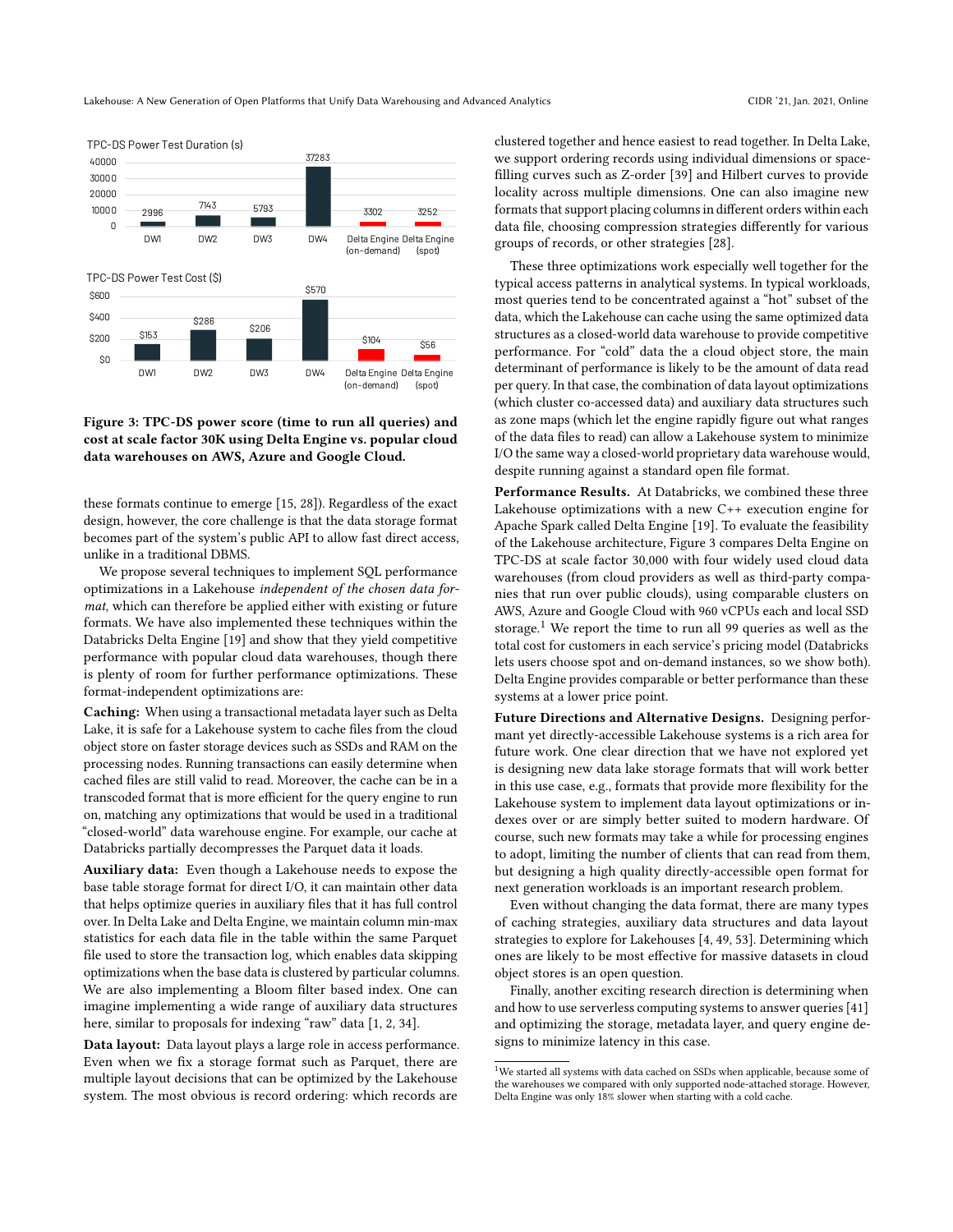<span id="page-5-0"></span>

Figure 4: Execution of the declarative DataFrame API used in Spark MLlib. The DataFrame operations in user code execute lazily, allowing the Spark engine to capture a query plan for the data loading computation and pass it to the Delta Lake client library. This library queries the metadata layer to determine which partitions to read, use caches, etc.

#### 3.4 Efficient Access for Advanced Analytics

As we discussed earlier in the paper, advanced analytics libraries are usually written using imperative code that cannot run as SQL, yet they need to access large amounts of data. There is an interesting research question in how to design the data access layers in these libraries to maximize flexibility for the code running on top but still benefit from optimization opportunities in a Lakehouse.

One approach that we've had success with is offering a declarative version of the DataFrame APIs used in these libraries, which maps data preparation computations into Spark SQL query plans and can benefit from the optimizations in Delta Lake and Delta Engine. We used this approach in both Spark DataFrames [\[11\]](#page-6-5) and in Koalas [\[35\]](#page-7-28), a new DataFrame API for Spark that offers improved compatibility with Pandas. DataFrames are the main data type used to pass input into the ecosystem of advanced analytics libraries for Apache Spark, including MLlib [\[37\]](#page-7-1), GraphFrames [\[21\]](#page-7-29), SparkR [\[51\]](#page-7-30) and many community libraries, so all of these workloads can enjoy accelerated I/O if we can optimize the DataFrame computation. Spark's query planner pushes selections and projections in the user's DataFrame computation directly into the "data source" plugin class for each data source read. Thus, in our implementation of the Delta Lake data source, we leverage the caching, data skipping and data layout optimizations described in Section [3.3](#page-3-1) to accelerate these reads from Delta Lake and thus accelerate ML and data science workloads, as illustrated in Figure [4.](#page-5-0)

Machine learning APIs are quickly evolving, however, and there are also other data access APIs, such as TensorFlow's tf.data, that do not attempt to push query semantics into the underlying storage system. Many of these APIs also focus on overlapping data loading on the CPU with CPU-to-GPU transfers and GPU computation, which has not received much attention in data warehouses. Recent systems work has shown that keeping modern accelerators wellutilized, especially for ML inference, can be a difficult problem [\[44\]](#page-7-31), so Lakehouse access libraries will need to tackle this challenge.

Future Directions and Alternative Designs. Apart from the questions about existing APIs and efficiency that we have just discussed, we can explore radically different designs for data access

interfaces from ML. For example, recent work has proposed "factorized ML" frameworks that push ML logic into SQL joins, and other query optimizations that can be applied for ML algorithms implemented in SQL [\[36\]](#page-7-32). Finally, we still need standard interfaces to let data scientists take full advantage of the powerful data management capabilities in Lakehouses (or even data warehouses). For example, at Databricks, we have integrated Delta Lake with the ML experiment tracking service in MLflow [\[52\]](#page-7-33) to let data scientists easily track the table versions used in an experiment and reproduce that version of the data later. There is also an emerging abstraction of feature stores in the industry as a data management layer to store and update the features used in an ML application [\[26,](#page-7-34) [27,](#page-7-9) [31\]](#page-7-10), which would benefit from using the standard DBMS functions in a Lakehouse design, such as transactions and data versioning.

#### 4 Research Questions and Implications

Beyond the research challenges that we raised as future directions in Sections [3.2–](#page-3-2)[3.4,](#page-4-2) Lakehouses raise several other research questions. In addition, the industry trend toward increasingly feature-rich data lakes has implications for other areas of data systems research.

Are there other ways to achieve the Lakehouse goals? One can imagine other means to achieve the primary goals of the Lakehouse, such as buildimg a massively parallel serving layer for a data warehouse that can support parallel reads from advanced analytics workloads. However, we believe that such infrastructure will be significantly more expensive to run, harder to manage, and likely less performant than giving workloads direct access to the object store. We have not seen broad deployment of systems that add this type of serving layer, such as Hive LLAP [\[32\]](#page-7-35). Moreover, this approach punts the problem of selecting an efficient data format for reads to the serving layer, and this format still needs to be easy to transcode from the warehouse's internal format. The main draws of cloud object stores are their low cost, high bandwidth access from elastic workloads, and extremely high availability; all three get worse with a separate serving layer in front of the object store.

Beyond the performance, availability, cost and lock-in challenges with these alternate approaches, there are also important governance reasons why enterprises may prefer to keep their data in an open format. With increasing regulatory requirements about data management, organizations may need to search through old datasets, delete various data, or change their data processing infrastructure on short notice, and standardizing on an open format means that they will always have direct access to the data without blocking on a vendor. The long-term trend in the software industry has been towards open data formats, and we believe that this trend will continue for enterprise data.

What are the right storage formats and access APIs? The access interface to a Lakehouse includes the raw storage format, client libraries to directly read this format (e.g., when reading into TensorFlow), and a high-level SQL interface. There are many different ways to place rich functionality across these layers, such as storage schemes that provide more flexibility to the system by asking readers to perform more sophisticated, "programmable" decoding logic [\[28\]](#page-7-22). It remains to be seen which combination of storage formats, metadata layer designs, and access APIs works best.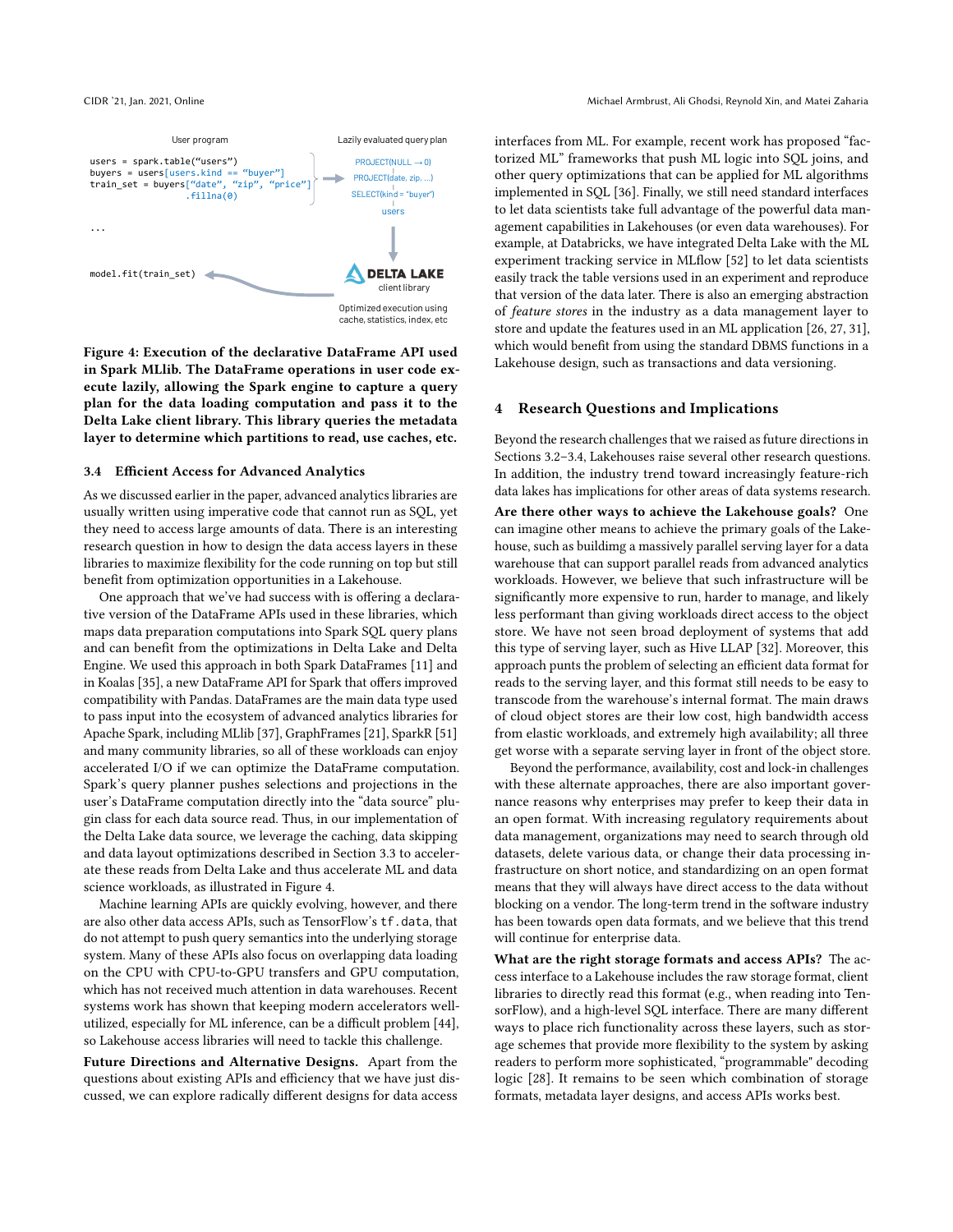How does the Lakehouse affect other data management research and trends? The prevalence of data lakes and the increasing use of rich management interfaces over them, whether they be metadata layers or the full Lakehouse design, has implications for several other areas of data management research.

Polystores were designed to solve the difficult problem of querying data across disparate storage engines [\[25\]](#page-7-36). This problem will persist in enterprises, but the increasing fraction of data that is available in an open format in a cloud data lake means that many polystore queries could be answered by running directly against the cloud object store, even if the underlying data files are part of logically separate Lakehouse deployments.

Data integration and cleaning tools can also be designed to run in place over a Lakehouse with fast parallel access to all the data, which may enable new algorithms such as running large joins and clustering algoirhtms over many of the datasets in an organization.

HTAP systems could perhaps be built as "bolt-on" layers in front of a Lakehouse by archiving data directly into a Lakehouse system using its transaction management APIs. The Lakehouse would be able to query consistent snapshots of the data.

Data management for ML may also become simpler and more powerful if implemented over a Lakehouse. Today, organizations are building a wide range of ML-specific data versioning and "feature store" systems [\[26,](#page-7-34) [27,](#page-7-9) [31\]](#page-7-10) that reimplement standard DBMS functionality. It might be simpler to just use a data lake abstraction with DBMS management functions built-in to implement feature store functionality. At the same time, declarative ML systems such as factorized ML [\[36\]](#page-7-32) could likely run well against a Lakehouse.

Cloud-native DBMS designs such as serverless engines [\[41\]](#page-7-27) will need to integrate with richer metadata management layers such as Delta Lake instead of just scanning over raw files in a data lake, but may be able to achieve increased performance.

Finally, there is ongoing discussion in the industry about how to organize data engineering processes and teams, with concepts such as the "data mesh" [\[23\]](#page-7-37), where separate teams own different data products end-to-end, gaining popularity over the traditional "central data team" approach. Lakehouse designs lend themselves easily to distributed collaboration structures because all datasets are directly accessible from an object store without having to onboard users on the same compute resources, making it straightforward to share data regardless of which teams produce and consume it.

#### 5 Related Work

The Lakehouse approach builds on many research efforts to design data management systems for the cloud, starting with early work to use S3 as a block store in a DBMS [\[16\]](#page-7-38) and to "bolt-on" consistency over cloud object stores [\[13\]](#page-7-39). It also builds heavily on research to accelerate query processing by building auxiliary data structures around a fixed data format [\[1,](#page-6-8) [2,](#page-6-9) [34,](#page-7-23) [53\]](#page-7-26).

The most closely related systems are "cloud-native" data warehouses backed by separate storage [\[20,](#page-7-40) [29\]](#page-7-41) and data lake systems like Apache Hive [\[50\]](#page-7-16). Cloud-native warehouses such as Snowflake and BigQuery [\[20,](#page-7-40) [29\]](#page-7-41) have seen good commercial success, but they are still not the primary data store in most large organizations: the majority of data continues to be in data lakes, which can easily store the time-series, text, image, audio and semi-structured formats that high-volume enterprise data arrives in. As a result, cloud warehouse

systems have all added support to read external tables in data lake formats [\[12,](#page-7-11) [14,](#page-7-12) [43,](#page-7-13) [46\]](#page-7-14). However, these systems cannot provide any management features over the data in data lakes (e.g., implement ACID transactions over it) the same way they do for their internal data, so using them with data lakes continues to be difficult and error-prone. Data warehouses are also not a good fit for large-scale ML and data science workloads due to the inefficiency in streaming data out of them compared to direct object store access.

On the other hand, while early data lake systems purposefully cut down the feature set of a relational DBMS for ease of implementation, the trend in all these systems has been to add ACID support [\[33\]](#page-7-19) and increasingly rich management and performance features [\[6,](#page-6-7) [7,](#page-6-4) [10\]](#page-6-3). In this paper, we extrapolate this trend to discuss what technical designs may allow Lakehouse systems to completely replace data warehouses, show quantitative results from a new query engine optimized for a Lakehouse, and sketch some significant research questions and design alternatives in this domain.

# 6 Conclusion

We have argued that a unified data platform architecture that implements data warehousing functionality over open data lake file formats can provide competitive performance with today's data warehouse systems and help address many of the challenges facing data warehouse users. Although constraining a data warehouses's storage layer to open, directly-accessible files in a standard format appears like a significant limitation at first, optimizations such as caching for hot data and data layout optimization for cold data can allow Lakehouse systems to achieve competitive performance. We believe that the industry is likely to converge towards Lakehouse designs given the vast amounts of data already in data lakes and the opportunity to greatly simplify enterprise data architectures.

## Acknowledgements

We thank the Delta Engine, Delta Lake, and Benchmarking teams at Databricks for their contributions to the results we discuss in this work. Awez Syed, Alex Behm, Greg Rahn, Mostafa Mokhtar, Peter Boncz, Bharath Gowda, Joel Minnick and Bart Samwel provided valuable feedback on the ideas in this paper. We also thank the CIDR reviewers for their feedback.

#### References

- <span id="page-6-8"></span>I. Alagiannis, R. Borovica-Gajic, M. Branco, S. Idreos, and A. Ailamaki. NoDB: Efficient query execution on raw data files. CACM, 58(12):112–121, Nov. 2015.
- <span id="page-6-9"></span>[2] I. Alagiannis, S. Idreos, and A. Ailamaki. H2O: a hands-free adaptive store. In SIGMOD, 2014.
- <span id="page-6-6"></span>Amazon Athena. [https://aws.amazon.com/athena/.](https://aws.amazon.com/athena/)
- <span id="page-6-10"></span>[4] G. Ananthanarayanan, A. Ghodsi, A. Warfield, D. Borthakur, S. Kandula, S. Shenker, and I. Stoica. PACMan: Coordinated memory caching for parallel jobs. In NSDI, pages 267–280, 2012.
- <span id="page-6-2"></span>[5] Apache Hadoop. [https://hadoop.apache.org.](https://hadoop.apache.org)<br>[6] Apache Hudi. https://hudi.apache.org.
- <span id="page-6-7"></span>[6] Apache Hudi. [https://hudi.apache.org.](https://hudi.apache.org)<br>[7] Apache Iceberg. https://iceberg.apache
- <span id="page-6-4"></span>Apache Iceberg. [https://iceberg.apache.org.](https://iceberg.apache.org)
- <span id="page-6-0"></span>Apache ORC. [https://orc.apache.org.](https://orc.apache.org)
- <span id="page-6-1"></span>Apache Parquet. [https://parquet.apache.org.](https://parquet.apache.org)
- <span id="page-6-3"></span>[10] M. Armbrust, T. Das, L. Sun, B. Yavuz, S. Zhu, M. Murthy, J. Torres, H. van Hovell, A. Ionescu, A. undefineduszczak, M. undefinedwitakowski, M. Szafrański, X. Li, T. Ueshin, M. Mokhtar, P. Boncz, A. Ghodsi, S. Paranjpye, P. Senster, R. Xin, and M. Zaharia. Delta Lake: High-performance ACID table storage over cloud object stores. In VLDB, 2020.
- <span id="page-6-5"></span>[11] M. Armbrust, R. S. Xin, C. Lian, Y. Huai, D. Liu, J. K. Bradley, X. Meng, T. Kaftan, M. J. Franklin, A. Ghodsi, and M. Zaharia. Spark SQL: Relational data processing in Spark. In SIGMOD, 2015.